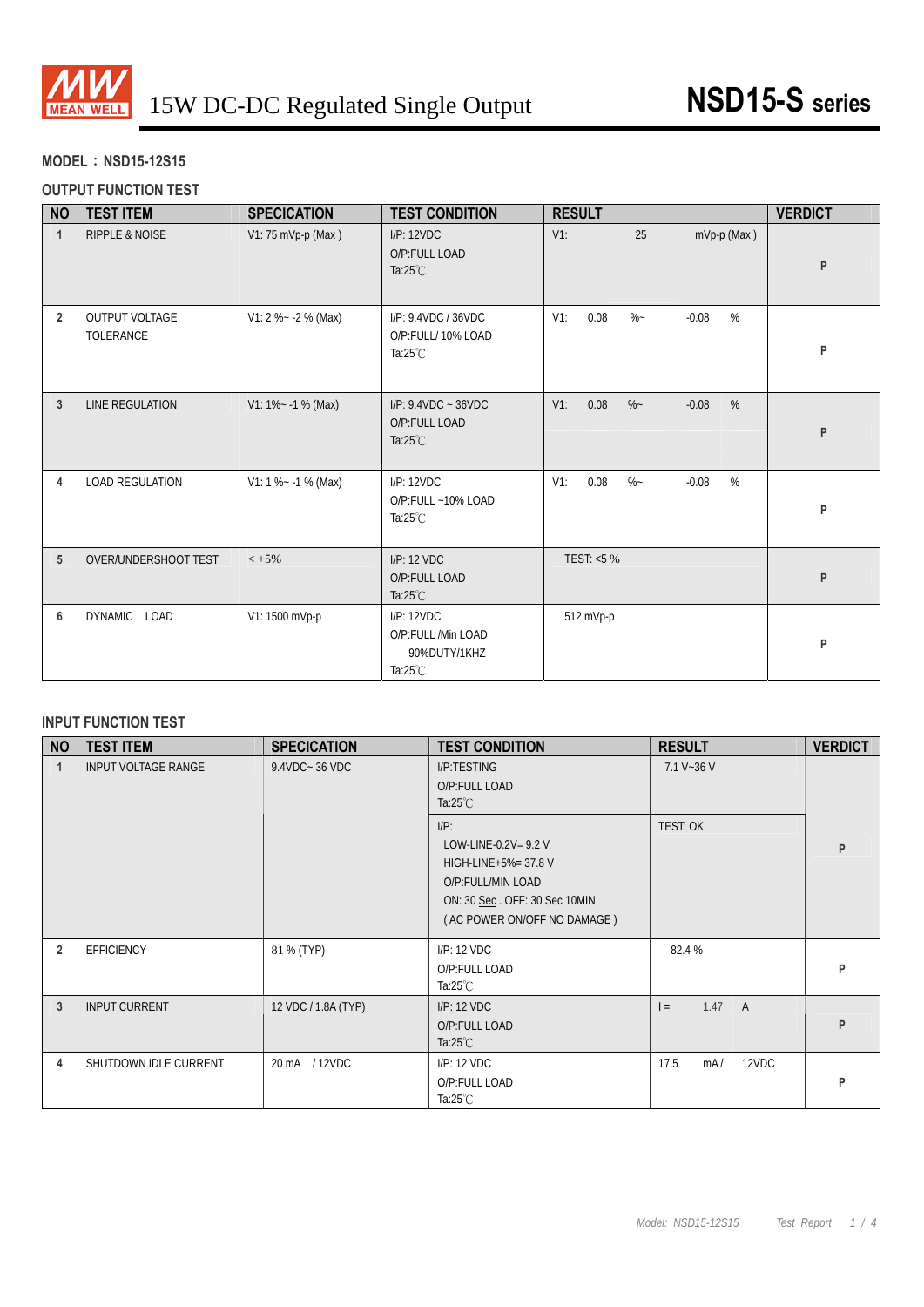

## **PROTECTION FUNCTION TEST**

| <b>NO</b>      | <b>TEST ITEM</b>            | <b>SPECICATION</b>                        | <b>TEST CONDITION</b>                               | <b>RESULT</b>                                                                                   | <b>VERDICT</b> |
|----------------|-----------------------------|-------------------------------------------|-----------------------------------------------------|-------------------------------------------------------------------------------------------------|----------------|
|                | <b>OVER LOAD PROTECTION</b> | Above 105%                                | I/P: 12VDC<br>O/P:TESTING<br>Ta: $25^{\circ}$ C     | 171 %/12V<br>Over power Limiting,<br>recovers automatically after fault<br>condition is removed | D              |
| $\overline{2}$ | OVER VOLTAGE PROTECTION     | CH1: 17.25V~ 22.5V                        | I/P: DC SOURSE<br>O/P:MIN LOAD<br>Ta:25 $°C$        | 18.7 V / CH1/ 0.05A<br>Recovers automatically after fault<br>condition is removed               | ם              |
| 4              | SHORT PROTECTION            | SHORT EVERY OUTPUT<br>60 SECOND NO DAMAGE | I/P: 36 VDC<br>O/P: FULL LOAD<br>Ta: $25^{\circ}$ C | NO DAMAGE<br><b>Constant Current Limiting</b>                                                   | D              |

## **CONTROL FUNCTION TEST**

| <b>NO</b> | <b>TEST ITEM</b> | <b>SPECICATION</b>                        | <b>TEST CONDITION</b>                           | <b>RESULT</b>                                 | <b>VERDICT</b> |
|-----------|------------------|-------------------------------------------|-------------------------------------------------|-----------------------------------------------|----------------|
|           | REMOTE CONTROL   | Logic "1" OPEN: ON<br>Logic "0" GON : OFF | IP:12VDC<br>O/P:FULL LOAD<br>Ta: $25^{\circ}$ C | Logic "1" : POWER ON<br>Logic "0" : POWER OFF |                |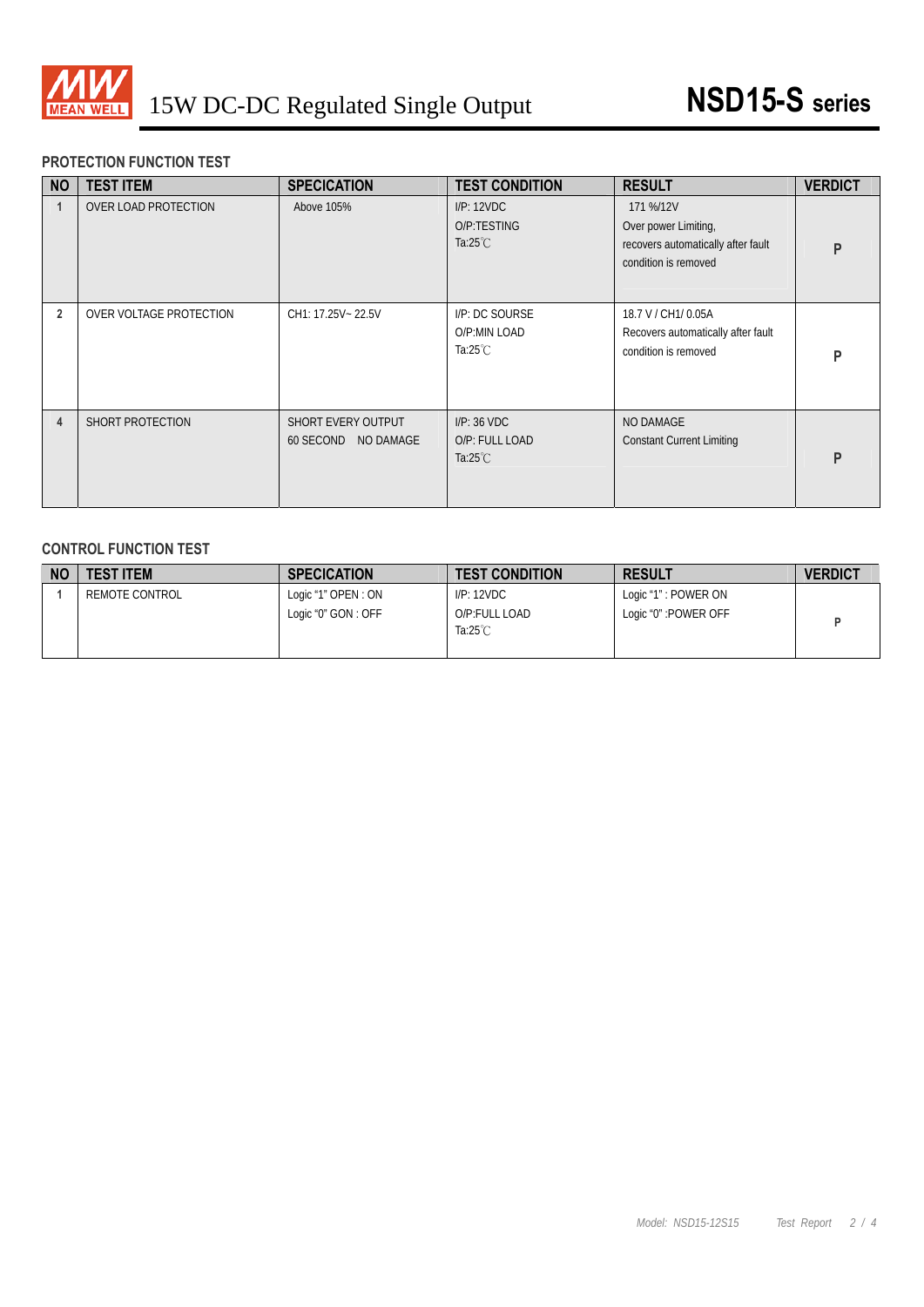

# **ENVIRONMENT TEST**

| <b>NO</b>      | <b>TEST ITEM</b>              | <b>SPECICATION</b>                        | <b>TEST CONDITION</b>                           | <b>RESULT</b>      |                            | <b>VERDICT</b> |
|----------------|-------------------------------|-------------------------------------------|-------------------------------------------------|--------------------|----------------------------|----------------|
| $\mathbf{1}$   | TEMPERATURE RISE TEST         | MODEL: NSD15-12S5                         |                                                 |                    |                            |                |
|                |                               | 1. ROOM AMBIENT BURN-IN: 1.5 HRS          |                                                 |                    |                            |                |
|                |                               |                                           | $I/P$ : 12 VDC O/P: FULL LOAD Ta= 23°C          |                    |                            |                |
|                |                               | 2. HIGH AMBIENT BURN-IN: 2 HRS            |                                                 |                    |                            |                |
|                |                               |                                           | I/P: 12 VDC O/P: FULL LOAD Ta= $61.9^{\circ}$ C |                    |                            |                |
|                |                               |                                           |                                                 |                    |                            |                |
|                |                               |                                           |                                                 | ROOM AMBIENT       | <b>HIGH AMBIENT</b>        |                |
|                |                               | <b>NO</b><br>Position                     | P/N                                             | Ta= $23^{\circ}$ C | Ta= $61.9^{\circ}$ C       |                |
|                |                               | L <sub>100</sub><br>$\mathbf{1}$          | <b>TS026</b>                                    | 70.8°C             | $105.1^{\circ}$            |                |
|                |                               | T1 COIL<br>$\overline{2}$                 | 147PE5151                                       | 82.7°C             | 117.5℃                     | P              |
|                |                               | Q2<br>3                                   | CEU1012 10A/120V                                | 88.1°C             | 124.0°C                    |                |
|                |                               | L1<br>$\overline{4}$                      | 1.4UH 0503                                      | 81.1°C             | 116.5°C                    |                |
|                |                               | Q <sub>1</sub><br>5                       | <b>BCX56 1A/80V</b>                             | 77.8°C             | 112.6°C                    |                |
|                |                               | U1<br>6                                   | TL3843D                                         | 83.0°C             | 116.2°C                    |                |
|                |                               | C <sub>106</sub><br>$\tau$                | 100U/10V 125°C                                  | 71.4°C             | 105.1 <sup>°</sup> C       |                |
|                |                               | D <sub>101</sub><br>8                     | MBRD660CT 6A/60V                                | 77.9°C             | 111.9°C                    |                |
|                |                               | D <sub>100</sub><br>9                     | 6CWQ04FN 7A/40V                                 | 79.2°C             | 112.9°C                    |                |
|                |                               | CASE<br>10                                | 上方中間處                                           | 74.0°C             | 108.2°C                    |                |
|                |                               |                                           |                                                 |                    |                            |                |
| $\overline{2}$ | <b>OVER LOAD BURN-IN TEST</b> | NO DAMAGE                                 | I/P: 12 VDC                                     | TEST: OK           |                            |                |
|                |                               | 1 HOUR (MIN)                              | O/P: 120 % LOAD                                 |                    |                            | P              |
|                |                               |                                           | Ta: $25^{\circ}$ C                              |                    |                            |                |
| 3              | LOW TEMPERATURE               | TURN ON AFTER 2 HOUR                      | I/P: 12VDC                                      | TEST: OK           |                            |                |
|                | TURN ON TEST                  |                                           | O/P: 100% LOAD                                  |                    |                            | P              |
|                |                               |                                           | Ta= $-25^{\circ}$ C                             |                    |                            |                |
| 4              | <b>HIGH HUMIDITY</b>          | AFTER 12 HOURS                            | I/P: 39 VDC                                     | TEST: OK           |                            |                |
|                | <b>HIGH TEMPERATURE</b>       | IN CHAMBER ON                             | O/P:FULL LOAD                                   |                    |                            |                |
|                | <b>HIGH VOLTAGE</b>           | CONTROL 60 °C                             | Ta= 60 $^{\circ}$ C                             |                    |                            | P              |
|                | TURN ON TEST                  | NO DAMAGE                                 | HUMIDITY= 95 %R.H                               |                    |                            |                |
| 5              | TEMPERATURE                   | $+0.03\%$ (0~60°C)                        | I/P: 12 VDC                                     |                    | $+0.001\% (0-60^{\circ}C)$ |                |
|                | COEFFICIENT                   |                                           | O/P:FULL LOAD                                   |                    |                            | P              |
| $6\phantom{1}$ | <b>VIBRATION TEST</b>         | 1 Carton & 1 Set                          |                                                 | TEST: OK           |                            |                |
|                |                               | (1) Waveform: Sine Wave                   |                                                 |                    |                            |                |
|                |                               | $(2)$ Frequency: $10 - 500$ Hz            |                                                 |                    |                            |                |
|                |                               | (3) Sweep Time:10min/sweep cycle          |                                                 |                    |                            | P              |
|                |                               | (4) Acceleration:2G                       |                                                 |                    |                            |                |
|                |                               | (5) Test Time:1 hour in each axis (X.Y.Z) |                                                 |                    |                            |                |
|                |                               | (6) Ta: $25^{\circ}$ C                    |                                                 |                    |                            |                |

#### **SAFETY TEST**

| <b>NO</b> | <b>TEST ITEM</b>     | <b>SPECICATION</b>                                  | <b>TEST CONDITION</b>                             | <b>RESULT</b>                           | <b>VERDICT</b> |
|-----------|----------------------|-----------------------------------------------------|---------------------------------------------------|-----------------------------------------|----------------|
|           | WITHSTAND VOLTAGE    | $I/P$ -O/P: 1.5KVDC/min                             | $I/P$ -O/P: 1.8KVDC/min<br>Ta: $25^{\circ}$ C     | 0.002<br>$I/P$ -O/P:<br>mA<br>NO DAMAGE |                |
|           | ISOLATION RESISTANCE | $I/P$ -O/P:500VDC>100M $\Omega$                     | $I/P$ -O/P: 500 VDC<br>Ta:25 $\degree$ C / 70% RH | $30$ GQ<br>$I/P$ - $O/P$ :<br>NO DAMAGE |                |
|           | APPROVAL             | TUV: Certificate NO :<br>UL: File $NO \div E183223$ |                                                   |                                         |                |